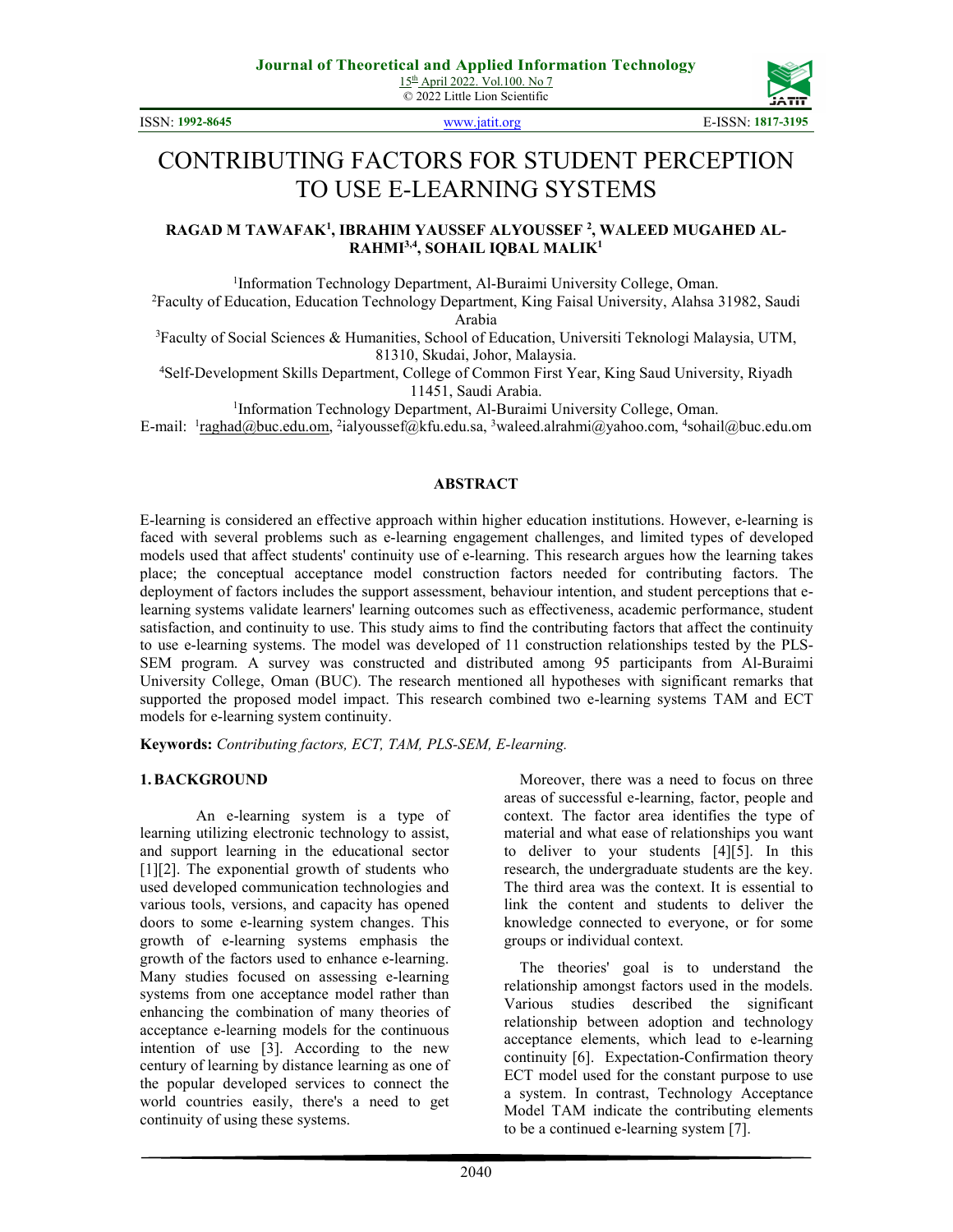© 2022 Little Lion Scientific

|                 |               | ----              |
|-----------------|---------------|-------------------|
| ISSN: 1992-8645 | www istit ore | E-ISSN: 1817-3195 |

The students' continuity of use could only measure the existing acceptance model's factors. For example, the TAM model includes perceived usefulness, ease of use, attitude and behaviour intention to get system acceptance [5][8]. Also, the ECT model used perceived usefulness, confirmation, and satisfaction for continuity of use. Therefore, these models are not sufficient individually for determining the contributing factors used in e-learning systems [7][9].

This research problem is derived from several previous research pieces have studied the elearning system plan's various technologies [10][11]. However, studies that include the continuity factors have remained lacking. These factors are used on constant using e-learning within the organizational level of HEIs and still extensive lack of individual students [6][12]. Therefore, a proposed model to construct the relationships among these factors where findings are determined contributing factors to the continuous use of e-learning.

This research consists of multi-sections, starting with a background on e-learning systems moving through e-learning acceptance as TAM, and ECT models. Second, the factors used in this research are based on the models selected for the study and their impacts on each other. Third, extract the causal relationships among these factors based on the proposed model factors and the hypotheses defined in this research. Forth, how the data analysed and the survey validity with all constructed items used in the model. Finally, the conclusion and the research limitations.

# **2.E-LEARNING SYSTEMS**

E-learning systems are the educational enablers of the 21st-century and have a massive impact on educational ecologies [13][14]. Researchers use different terms to identify the elearning system as Web 2.0 [15], application software, or internet use. Web 2.0 is the most frequently used e-learning system. These elearning systems create a new method of interaction, enhancing the relationship; can share content and developing communication between students. These features are essential to the

continuity of the use environment. These features also can identify clearly with the same critical factors determined by theoretical e-learning models of TAM, and ECT [16].

# **2.1 E-learning System Acceptance**

The e-learning system is a type of selfassessment used to carry out benchmarking or rating a particular domain. The standard elearning assessment checks if the HEI has attained a required acceptance level in the universities' context. For an e-learning system, many factors used to assess system acceptance [17]. One aspect is the course content based on teachers' material contents, qualifications, and experience [18][19][20]. Another important factor includes the supporting Assessment, which is e-learning platforms and applications used by the teachers to deliver the material easily accessed and followed by the students. This acceptance step aims to develop the continuity of use, which used the same e-learning acceptance factors [21].

Therefore, for universities to improve their elearning systems needs to assess the learning and teaching processes and find the criteria that affect their e-learning systems' success and increase student satisfaction. No matter how many factors used to construct a genuinely helpful e-learning system, there are still factors that suffer from inconsistent e-learning use [9][22].

According to [23][10] researchers tried to determine the main factors that have significant impact on e-learning continuity. But still, they lack with the research model and a validated results when it's used with high range of students [42]. [41] Pointed to the importance of enhancing e-learning in addition to future recommendation to enhance the continuity of elearning use.

# **2.2 Technology Acceptance Model (TAM)**

This model presented by [5][1] considered as one of the initial models used to investigate the acceptance of using technologies and e-learning in advance.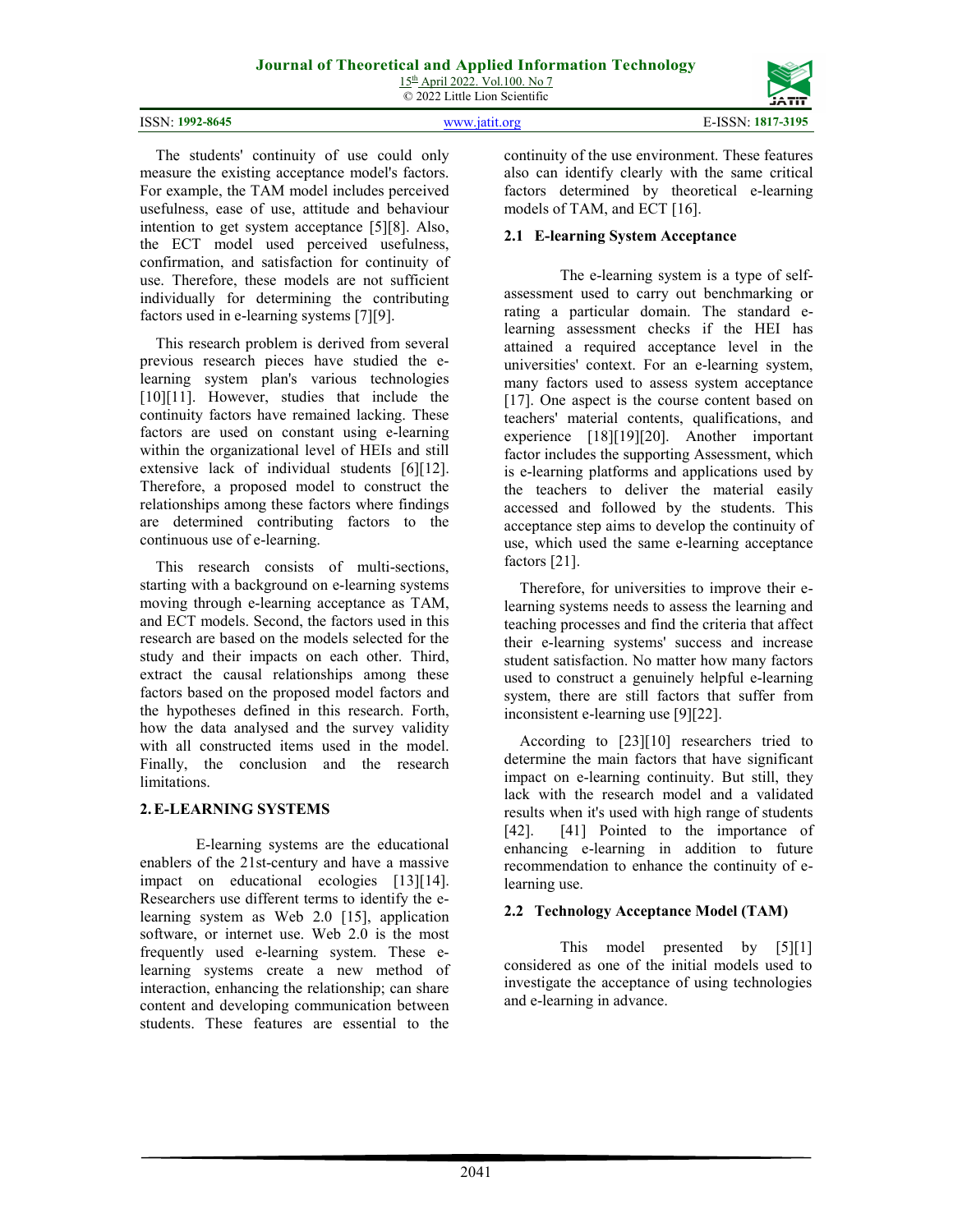#### **Journal of Theoretical and Applied Information Technology**  15th April 2022. Vol.100. No 7 © 2022 Little Lion Scientific









*Figure 1: Technology Acceptance Model (TAM)* 

Figure 1 shows that the original TAM consists of four notable factors, PU, PEOU, Attitude towards behaviour and behavioural intention, all pointing towards system use [5][1]. Furthermore, TAM justifies the relationship of technology intention to use for a behavioural purpose. These factors are highly accepted to validate its use [28]. PEOU refers to "the degree to which a person believes that using a particular system would be a free effort" [5][40]. PEOU refers to what users expect on the easiest to determine elearning acceptance.

Referring to [5][1], Perceived Usefulness (PU) can define as the "extent where a user perceives that a technology assists in improving capability and effectiveness to complete a task". The attitude factor is not easy factors to define, it depends on learner attitude to use technology [2][23][24].

[25] tries to determine essential elements for the student's e-learning continuity. Besides, their trust in the e-learning system's services that consider the technology integration, support assessment, and student satisfaction as the significant factors. For this reason, [25] and [26] decides to use the original TAM with its essential factors to shed light on the system services that influence directly e-learning continuity.

# **2.3 Expectation-Confirmation Theory (ECT)**

ECT has introduced for the marketing domain since 1980. This model was developed originally by [23][41] as seen in Figure 2. The ECT model by [23] consists of five constructs, namely 1) perceived usefulness, 2) expectation, 3) confirmation, 4) satisfaction and 5) repurchase intention.



*Figure 2: Expectation-Confirmation Theory (ECT)* 

These five constructs are related to the buyer's behaviour regarding any products or services' purchasing process. When a buyer buys a product, it may be due to perceived usefulness if the purchase meets the users' expectations. Recently ECT theory came to use in the information system and e-learning. It used to justify the continuity and the satisfaction of

students using the e-learning system and technology information by [4][26][27].

# **3.FACTORS USED IN THIS STUDY**

Table 1 shows the frequent factors indicated by (On) indicates that the element is existing in the reference and (N) indicates that the elements not found to have such effects. This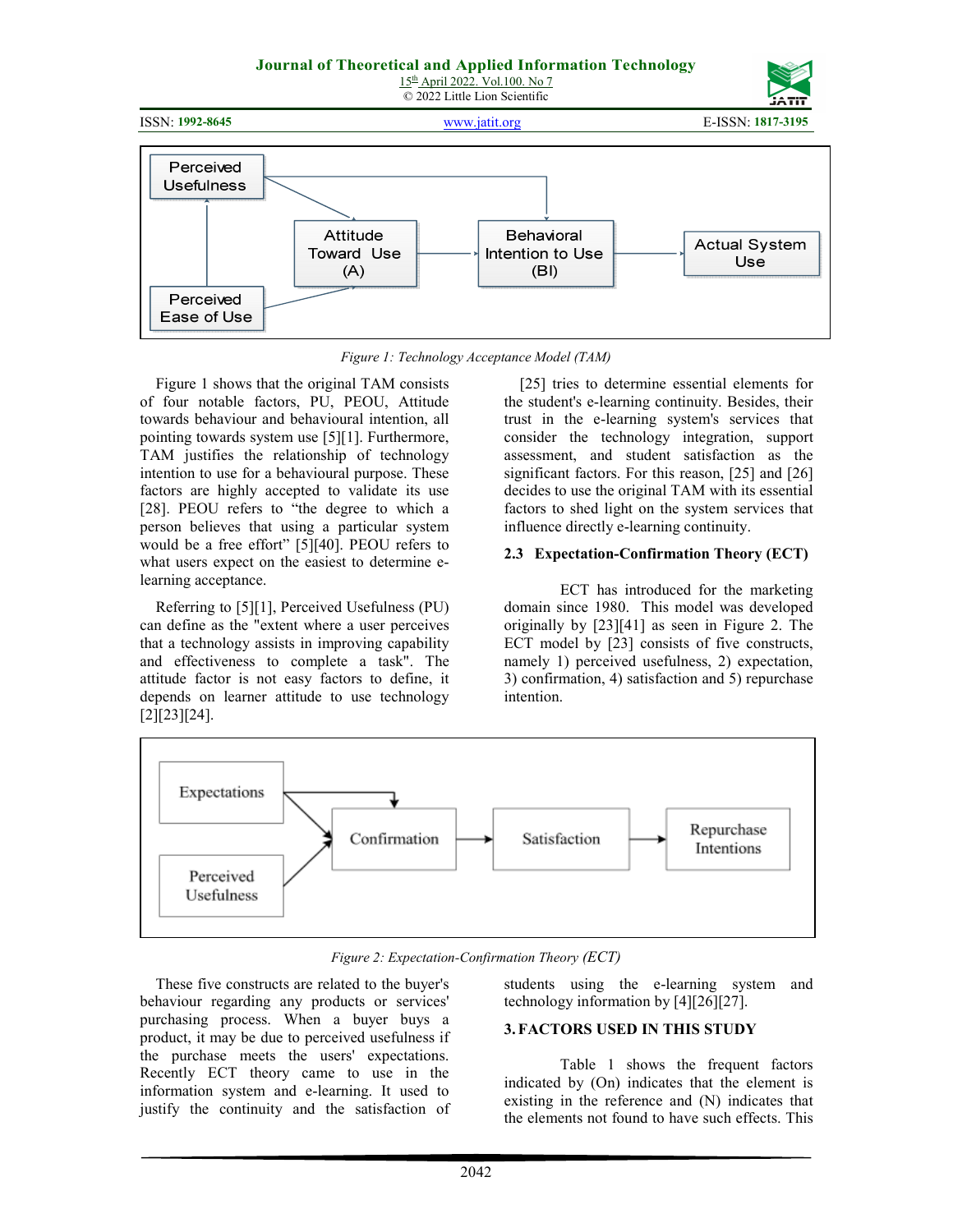15<sup>th</sup> April 2022. Vol.100. No 7 © 2022 Little Lion Scientific



ISSN: **1992-8645** www.jatit.org E-ISSN: **1817-3195**

research analyses 22 articles related to the research title as follows. The factors used in this research are Perceived Usefulness (PU), Perceived Ease of Use (PEOU), Course Contents

(CC), Behavioral Intention (BI), Academic Performance (AP), Support Assessment (SA), Student Satisfaction (SS), Effectiveness (EFF), Continuity of Use (CU).

| References        | PU        | <b>PEOU</b> | CC          | BI | AP | <b>SA</b>   | <b>SS</b> | EFF | <b>CU</b> |
|-------------------|-----------|-------------|-------------|----|----|-------------|-----------|-----|-----------|
| [7]               | On        | On          |             | On |    | $\mathbf N$ | On        | On  |           |
| $[23]$            | On        | On          | $\mathbf N$ |    |    |             | On        |     |           |
| [9]               |           |             | On          |    |    |             | On        | On  |           |
| $[36]$            | On        | On          | On          |    |    |             |           | On  | On        |
| $\lceil 1 \rceil$ | On        |             | On          | N  |    | On          | On        | On  |           |
| $[13]$            | On        | On          |             |    |    |             |           |     | On        |
| [19]              | On        | On          |             |    | N  |             |           |     | N         |
| [16]              | On        | On          |             | On |    |             |           |     | On        |
| $[17]$            |           |             | On          | On |    |             |           |     |           |
| [15]              |           |             | On          |    | N  | On          |           |     | On        |
| $[2]$             | On        | On          |             |    |    |             |           | On  | On        |
| [30]              | On        | On          |             | On | On | On          |           |     |           |
| $[3]$             |           |             | On          |    | On | On          |           |     | On        |
| $[18]$            | ${\bf N}$ | $\mathbf N$ |             |    | On | On          |           |     | On        |
| [11]              |           |             | On          | On |    |             |           | On  | On        |
| [10]              | On        | On          |             | On |    |             |           |     | On        |
| $[35]$            | On        | On          |             |    | On |             |           | N   | On        |
| [28]              | On        | On          | On          |    |    |             | On        | On  | On        |
| [40]              | On        | On          | On          |    |    |             |           | On  | On        |
| [41]              |           |             |             |    | On | On          |           | On  |           |
| $[42]$            | On        | On          |             |    |    |             | On        |     | On        |
| [8]               | On        | On          |             | On |    |             | On        |     | On        |

# *Table 1: Summary of Most Frequently Referred Factors*

#### **4.EXTRACTING CAUSAL RELATIONSHIP BETWEEN FACTORS**

continuity of use. It needed to investigate if the elearning system takes place in the educational process. Table 2 determined these relationships.

Based on the preceding discussion, it is required to examine the impact of e-learning to

| Elements                     | Causal Link            | Model         | References         |
|------------------------------|------------------------|---------------|--------------------|
| Perceived usefulness         | $PU \rightarrow BI$    | TAM           | [5][1][16][27][41] |
|                              | $PU \rightarrow S S$   | <b>ECT</b>    | [16][19][27][1]    |
| Perceived ease of use        | PEOU→PU                | <b>TAM</b>    | [5] [4][28] [13]   |
|                              | $PEOU \rightarrow BI$  | <b>TAM</b>    | $[5][7]$           |
|                              | $PEOU \rightarrow S S$ | <b>ECT</b>    | [14]               |
| Course Content               | $CC\rightarrow$ EFF    | Adopted model | [9][40][42]        |
|                              | $CC \rightarrow SA$    | Adopted model | $[3][1]$           |
| <b>Behavioural Intention</b> | $BI \rightarrow AP$    | E-learning    | [29] [30][41]      |
| <b>Support Assessment</b>    | $SA \rightarrow CU$    | Adopted model | [15][31][16]       |
| Effectiveness                | $EFF \rightarrow CU$   | E-learning    | [2][32]            |
| Academic Performance         | $AP \rightarrow CU$    | Adopted model | [18] [33]          |
| <b>Student Satisfaction</b>  | $SS \rightarrow CU$    | <b>ECT</b>    | [16][19][13][40]   |

*Table 2: Causal Relationships from Literature* 

The main problem relates to how universities can optimize the constant choice to fit with the teaching techniques and student performance to

add value to universities' e-learning systems [34]. Therefore, there is a need to generate a comprehensive application system to enhance all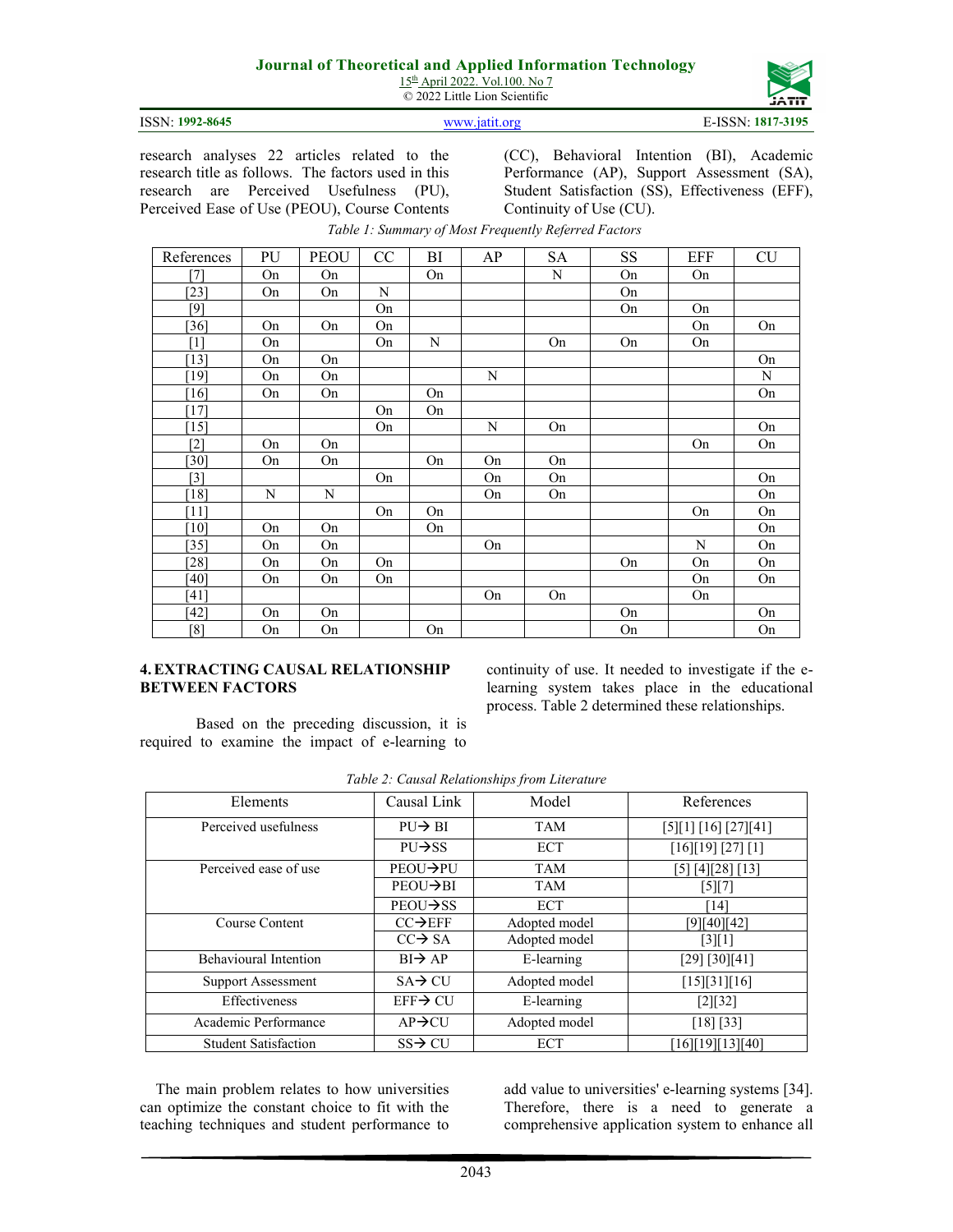15th April 2022. Vol.100. No 7 © 2022 Little Lion Scientific





H3: A directed significant influence from

H4: A directed significant influence from

H5: A directed significant influence from CC

H6: A directed significant influence from CC

H7: A directed significant influence from BI to

H9: A directed significant influence from EFF to CU.

H10: A directed significant influence from SA to CU.

H11: A directed significant influence from SS to CU.

#### **5.2 Pilot Study**

The pilot test was conducted at BUC for undergraduate students. They were 38 undergraduate students from Information Technology Department. The hard copy of the

the suggested technologies with more tool collaborations to indirectly relationship.

### **5. DEVELOPMENT OF RESEARCH CONCEPTUAL MODEL**

This section explains how this study has developed its conceptual research model named

the Acceptance Model. The literature review had identified the gaps in relationship factors from various models of acceptance technology in continuous intention to use e-learning from multiple researchers [21][22][39]. New complementary elements generated for the model enhance academic performance based on the constant choice to continuity of use.



*Figure 3: Research Conceptual of Acceptance Model [27]* 

PEOU to BI

PEOU to SS.

to EFF.

to SA.

AP.

to CU.

The acceptance model can measure the impact of e-learning continuity based on the nine dependent and independent factors, as shown in Figure 3 that the questionnaire survey would test.

#### **5.1 Research Hypotheses**

This research's hypotheses developed according to the factors identified from the literature, explained in the previous subsection. TAM and ECT models were adopted as an appropriate theoretical model to investigate students' continuity of use [35]. Findings from prior studies suggested that performance expectancy positively correlates with behavioural intention.

Therefore, these three factors, namely PU, PEOU, and BI, are the main factors to evaluate acceptance. Still, these elements are not enough to prove the significance of continuity of use unless they are connected to extra elements from another tested technology model to identify the positive effects elements on the improvement of continuous intention [26][36].

H1: A significant influence from PEOU to PU.

H2: A directed significant influence from PU to BI.

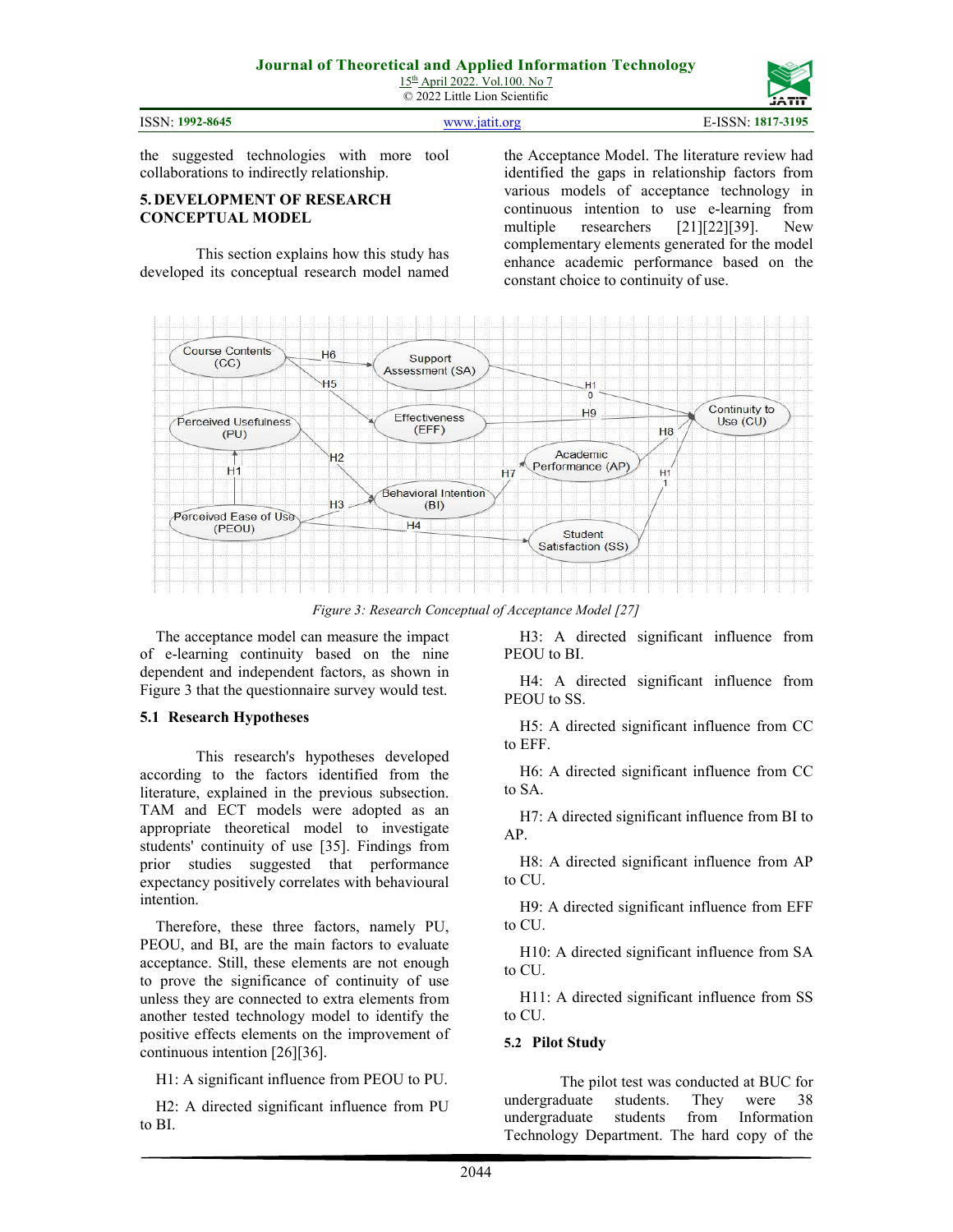15th April 2022. Vol.100. No 7 © 2022 Little Lion Scientific

| ISSN: 1992-8645 | www.jatit.org | E-ISSN: 1817-3195 |
|-----------------|---------------|-------------------|

questionnaire was distributed during the class time [27][37]. The aim was to check if students could answer the questionnaire without any difficulty. The participants selected for the pilot study received a preliminary declaration stating that their participation was voluntary to complete the questionnaire survey. The sample data collected analysed using Statistical Package for the Social Sciences SPSS program, where the Cronbach's Alpha value was 0.83, it shows a high reliability and give a green light to conduct the real collection for the research aim and proposed model.

## **6. DATA ANALYSIS**

The survey questionnaires were distributed to students from four HEIs. From

that, 103 respondents' questionnaire feedback received, but only 95 responses deemed valid to proceed with this study. The data derived from the survey distributed for undergraduate students at BUC. The results tested by SPSS program in addition to Partial Least Squares PLS-SEM program. Both programs identified the Mahalanobis value at p<0.001 [32].

#### **6.1 Content Reliability Test**

Data from the pilot test was then tested for reliability. Table 3 determines the pilot study results based on Cronbach's Alpha test. The survey consists of 23 items divided into 9 factors. All the items were constructed from the research paper [32][39][42]. The survey items designed in this study are shown in Table 4.

| <b>Latent Factors</b>        | Items |                  |
|------------------------------|-------|------------------|
|                              |       | Cronbach's Alpha |
| Perceived Usefulness         |       | 0.925            |
| Perceived Ease of Use        |       | 0.792            |
| Course Content               |       | 0.891            |
| <b>Support Assessment</b>    |       | 0.759            |
| Academic Performance         |       | 0.845            |
| <b>Behavioural Intention</b> |       | 0.889            |
| <b>Student Satisfaction</b>  |       | 0.831            |
| Effectiveness                |       | 0.725            |
| Continuity of Use            |       | 0.874            |
| Total Items                  | 23    |                  |
|                              |       |                  |

*Table 3: Pilot Study* 

|                              | PU <sub>2</sub>   | E-learning systems improve student performance              |
|------------------------------|-------------------|-------------------------------------------------------------|
|                              | PU <sub>3</sub>   | E-learning systems smoothly translate material to student   |
|                              |                   | knowledge.                                                  |
| Perceived Ease of Use        | PEOU1             | E-learning systems are easy to use                          |
|                              | PEOU <sub>2</sub> | E-learning systems help student to upload assignment and    |
|                              |                   | project easily.                                             |
| Course Content               | CC <sub>1</sub>   | E-learning systems encourage student to think.              |
|                              | CC2               | Course assignments are easily understandable.               |
|                              | CC <sub>3</sub>   | Courses is updated with developments.                       |
| <b>Support Assessment</b>    | SA1               | E-learning systems trusted in time and quality              |
|                              | SA <sub>2</sub>   | Assignment is clearly explained.                            |
| Academic Performance         | AP1               | I anticipate good grades in courses with these systems.     |
|                              | AP2               | I anticipate better grades in classes used this technology. |
|                              | AP3               | E-learning systems effective with student interaction       |
| <b>Behavioural Intention</b> | BI1               | I learned with course used e-learning technology.           |
|                              | B <sub>I2</sub>   | I recommending the e-learning systems to other students.    |
|                              | B <sub>I3</sub>   | I recommended to use e-learning in the future.              |
| Continuity of use            | CU1               | I prefer continuity of using e-learning systems.            |

*Table 4: Factors measures constructs [1][3][10]* 

Perceived Usefulness PU1 E-learning systems enhance student usefulness

Factors Code Neasures

Student Satisfaction SS1 SS1 E-learning systems are user-friendly

Effectiveness EF1 EF1 I like to recommend it to friends.

CU2 e-learning help to earn time and interest. CU3 I prefer to keep using e-learning in the future.

SS2 | I happy with e-learning use.

EF2 e-learning help student to learn a lot.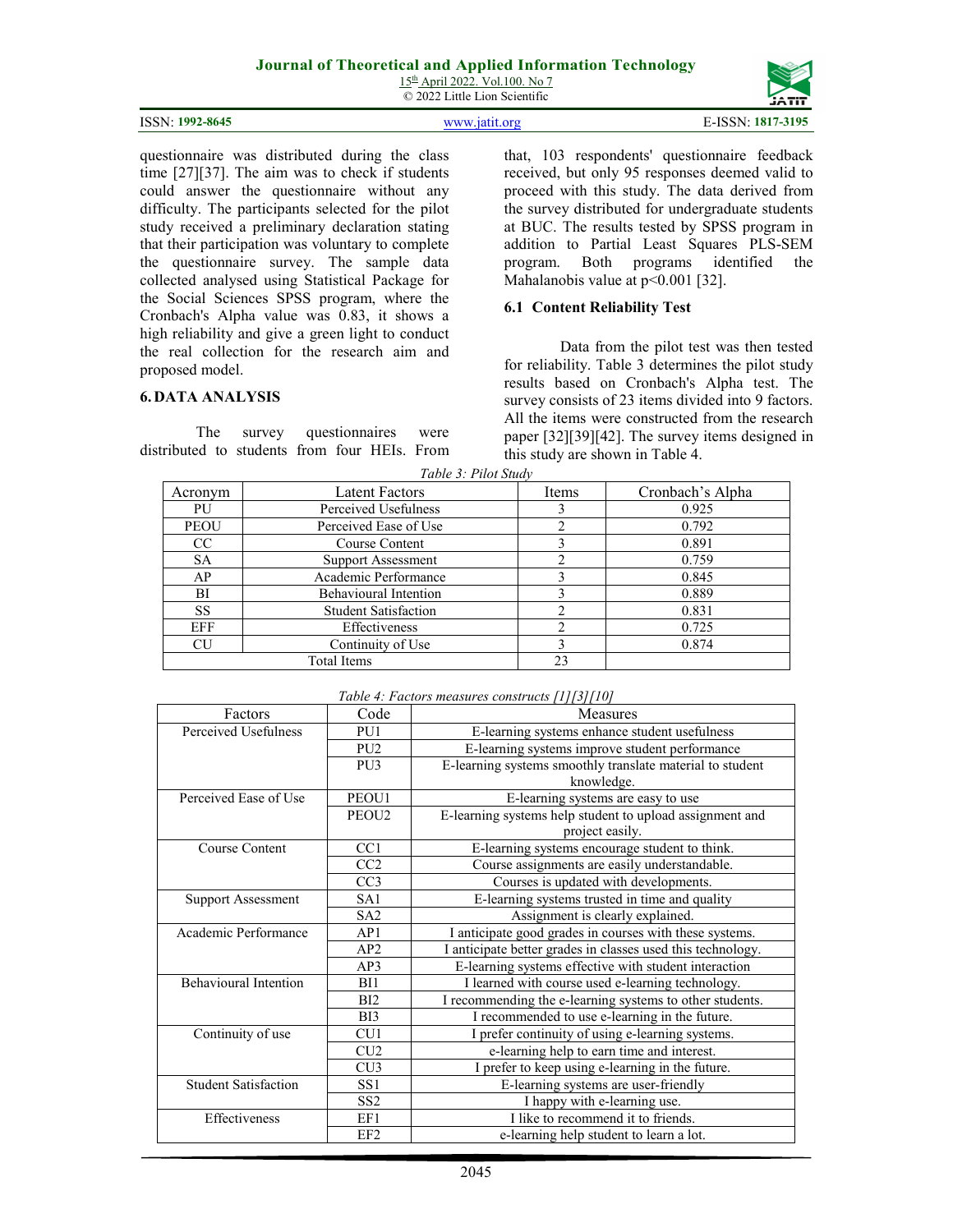15th April 2022. Vol.100. No 7 © 2022 Little Lion Scientific

ISSN: **1992-8645** www.jatit.org E-ISSN: **1817-3195**

#### **6.2 Construct Validity**

#### **6.2. 1 Evaluation of Reliability and Convergent Validity**

Next, results from Table 5 depicted the item loading, the Average of variance Error AVE, Curial reliability CR and Cronbach's alpha values for all constructs/factors in the measurement model, which exceeded the recommended threshold values [34]. According to these results, all constructs are accepted in the values of Alpha Cronbach's were values greater than 0.7. the CR values are also greater than 0.7 for all proposed

constructs. Finally, AVE values to be accepted should be greater than 0.5. it's already excellent results given in this model based on the PLS-SEM program.

The main PLS-Sem standard are the Alpha value should be equal or greater than 0.7, as in Table 5, all constructed items are above 0.7. Also, CR right results it should be equal or greater than 0.7, as same as Alpha value. Furthermore, the AVE value to be accepted should be greater than 0.5, and the validation of the research model given all construct are above the mentioned value.

| Construct                   | Item            | Loading | Alpha | <b>CR</b> | (AVE) |  |
|-----------------------------|-----------------|---------|-------|-----------|-------|--|
| <b>Support Assessment</b>   | SA1             | 0.685   | 0.733 | 0.803     | 0.673 |  |
|                             | SA <sub>2</sub> | 0.740   |       |           |       |  |
| Academic Performance        | AP1             | 1.000   |       |           |       |  |
|                             | AP2             | 0.580   | 1.000 | 1.000     | 1.000 |  |
|                             | AP3             | 0.702   |       |           |       |  |
| <b>Behaviour Intention</b>  | BI1             | 0.937   |       |           |       |  |
|                             | BI2             | 0.707   | 0.814 | 0.813     | 0.689 |  |
|                             | B <sub>I3</sub> | 0.673   |       |           |       |  |
| Effectiveness               | EF1             | 0.630   | 0.754 | 0.807     | 0.680 |  |
|                             | EF <sub>2</sub> | 0.725   |       |           |       |  |
| Perceived Ease of Use       | PEOU1           | 0.832   | 0.709 | 0.826     | 0.704 |  |
|                             | PEOU2           | 0.846   |       |           |       |  |
| <b>Student Satisfaction</b> | SS1             | 0.849   | 0.813 | 0.826     | 0.704 |  |
|                             | SS <sub>2</sub> | 0.828   |       |           |       |  |
| Perceived Usefulness        | PU1             | 0.765   |       |           |       |  |
|                             | PU <sub>2</sub> | 0.908   | 0.943 | 0.904     | 0.703 |  |
|                             | PU <sub>3</sub> | 0.823   |       |           |       |  |
| Course Content              | CC1             | 1.000   |       |           |       |  |
|                             | CC2             | 0.592   | 0.884 | 1.000     | 1.000 |  |
|                             | CC <sub>3</sub> | 0.627   |       |           |       |  |
| Continuity of Use           | CU <sub>1</sub> | 0.873   |       |           |       |  |
|                             | CU2             | 0.868   | 0.883 | 0.875     | 0.700 |  |
|                             | CU3             | 0.765   |       |           |       |  |

*Table 5: Item loading and reliability* 

# **6.2.2 Path Value Results**

Results from the model validation reveal that the survey data supported 11 out of 11 views. The results are shown in Table 6. Both tested p-value and B results should accept as B>=0.1 and p<0.01 or p<0.001. It explains the hypotheses works has pushed through a survey of 9 factors used views. Therefore, each of the hypothesised relationships is briefly described below:

H1 result shows a great influence between PEOU and PU, where  $(β = 0.130)$  represents the path between PEOU and PU. H2 results point to a positive influence between PU and BI. It is supported by the work where  $(β = 0.213)$  shows that the hypothesis is substantial. H3 result points

to an accepted influence between PEOU and BI, where  $(\beta = 0.176)$  highlights a positive association. H4 results in a great influence between PEOU and SS, with values ( $\beta = 0.15$ ). H5 results in a good influence between CC and effectiveness, where  $(\beta = 0.129)$  shows the positive connection. H6 results in a positive influence between course content and support assessment with a value of ( $β = 0.203$ ) indicating CC and meaningful.

H7 result shows an excellent influence between BI and AP with  $(\beta = 0.360)$ , indicating an accepted relationship. H8 result shows a good influence between AP and continuity with values (β =0.152) indicating a good relationship. H9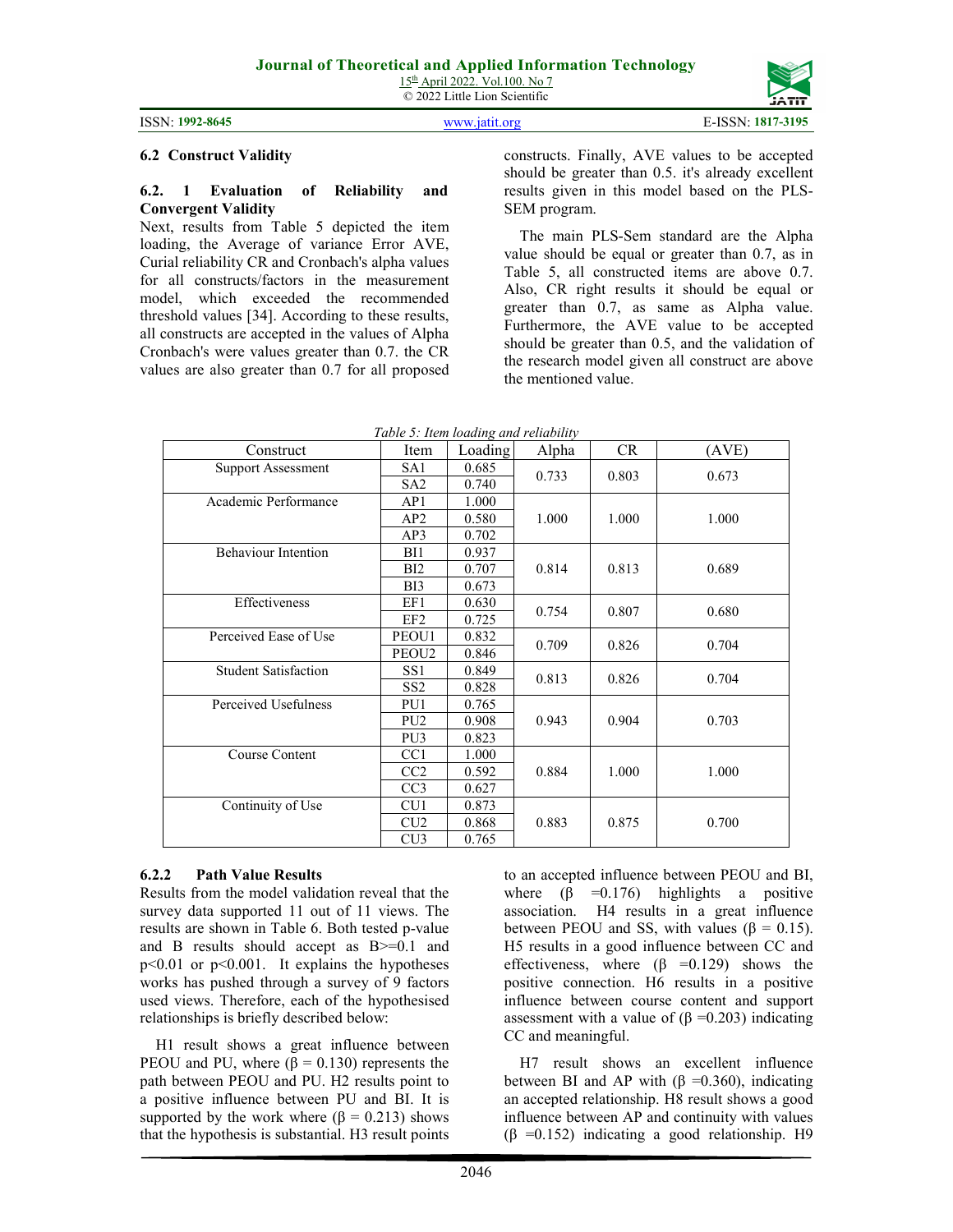15<sup>th</sup> April 2022. Vol.100. No 7 © 2022 Little Lion Scientific

| ISSN: 1992-8645 | $\frac{1}{2}$ WWW 19515 OF | E-ISSN: 1817-3195 |
|-----------------|----------------------------|-------------------|

result shows an accepted influence between effectiveness and continuity with the values ( $\beta$ =0.260), revealing a substantial association. H10 result shows a positive influence between support assessment and continuity with values ( $\beta$ =0.164) showing a positive relationship. H11 result shows a significant influence between student satisfaction and the continuity of use with values ( $\beta$  =0.192).

Table 7 show the summarized values from the current model system and the previous studies results. The yellow highlighted cells in Table 7, it shows the high values accomplished in this research that is much more than highest values from the previous studies with same type of relationship.

|                | Relationship                                             | β     | $P-$     | <b>Bias</b> | Support   |
|----------------|----------------------------------------------------------|-------|----------|-------------|-----------|
|                |                                                          |       | value    |             |           |
| H1             | Perceived Ease Of Use $\rightarrow$ Perceived Usefulness | 0.130 | 0.000    | 0.009       | Supported |
| H2             | Perceived Usefulness $\rightarrow$ Behavioral Intention  | 0.213 | 0.001    | $-0.004$    | Supported |
| H <sub>3</sub> | Perceived Ease Of Use $\rightarrow$ Behavioral Intention | 0.176 | 0.001    | $-0.007$    | Supported |
| H4             | Perceived Ease Of Use $\rightarrow$ Student Satisfaction | 0.150 | 0.050    | 0.000       | Supported |
| H5             | Course Content $\rightarrow$ Effectiveness               | 0.129 | 0.000    | $-0.004$    | Supported |
| H6             | Course Content $\rightarrow$ Support Assessment          | 0.203 | 0.000    | 0.000       | Supported |
| H7             | Behavioural Intention $\rightarrow$ Academic Performance | 0.360 | 0.000    | 0.000       | Supported |
| H8             | Academic Performance $\rightarrow$ Continuity of Use     | 0.152 | $0.021*$ | 0.000       | Supported |
| H9             | Effectiveness $\rightarrow$ Continuity of Use            | 0.260 | 0.000    | 0.001       | Supported |
| H10            | Support Assessment $\rightarrow$ Continuity of Use       | 0.164 | 0.031    | 0.000       | Supported |
| H11            | Student Satisfaction $\rightarrow$ Continuity of Use     | 0.192 | 0.000    | 0.005       | Supported |

#### *Table 6: Path coefficient and β results*

*Table 7: Summarized Current results with Previous Studies results* 

|                             | Current | Prev. | Current   | Prev.     | Current | Prev. |
|-----------------------------|---------|-------|-----------|-----------|---------|-------|
| Construct                   | Alpha   | Alpha | <b>CR</b> | <b>CR</b> | (AVE)   | (AVE) |
| Support Assessment          | 0.733   | 0.730 | 0.803     | 0792      | 0.673   | 0.610 |
| Academic Performance        | 1.000   | 0.893 | 1.000     | 0.833     | 1.000   | 0.837 |
| Behavioral Intention        | 0.814   | 0.822 | 0.813     | 0.679     | 0.689   | 0.701 |
| Effectiveness               | 0.754   | 0.864 | 0.807     | 0.820     | 0.680   | 0.830 |
| Perceived Ease of Use       | 0.709   | 0.683 | 0.826     | 0.832     | 0.704   | 0.540 |
| <b>Student Satisfaction</b> | 0.813   | 0.825 | 0.826     | 0.820     | 0.704   | 0.715 |
| Perceived Usefulness        | 0.943   | 0.931 | 0.904     | 0.759     | 0.703   | 0.693 |
| Course Content              | 0.884   | 0.730 | 1.000     | 0.972     | 1.000   | 0.950 |
| Continuity of Use           | 0.883   | 0.871 | 0.875     | 0.651     | 0.700   | 0.620 |

#### **7. RESEARCH CONCLUSION AND LIMITATIONS**

Continuous use of e-learning has become significant to determine elements contributing to the continuity of use in HEIs. The fast changes produced in the acceptance of continual choice to use e-learning systems need a response to the developed theoretical models' factors and merging among essential elements. The study identified the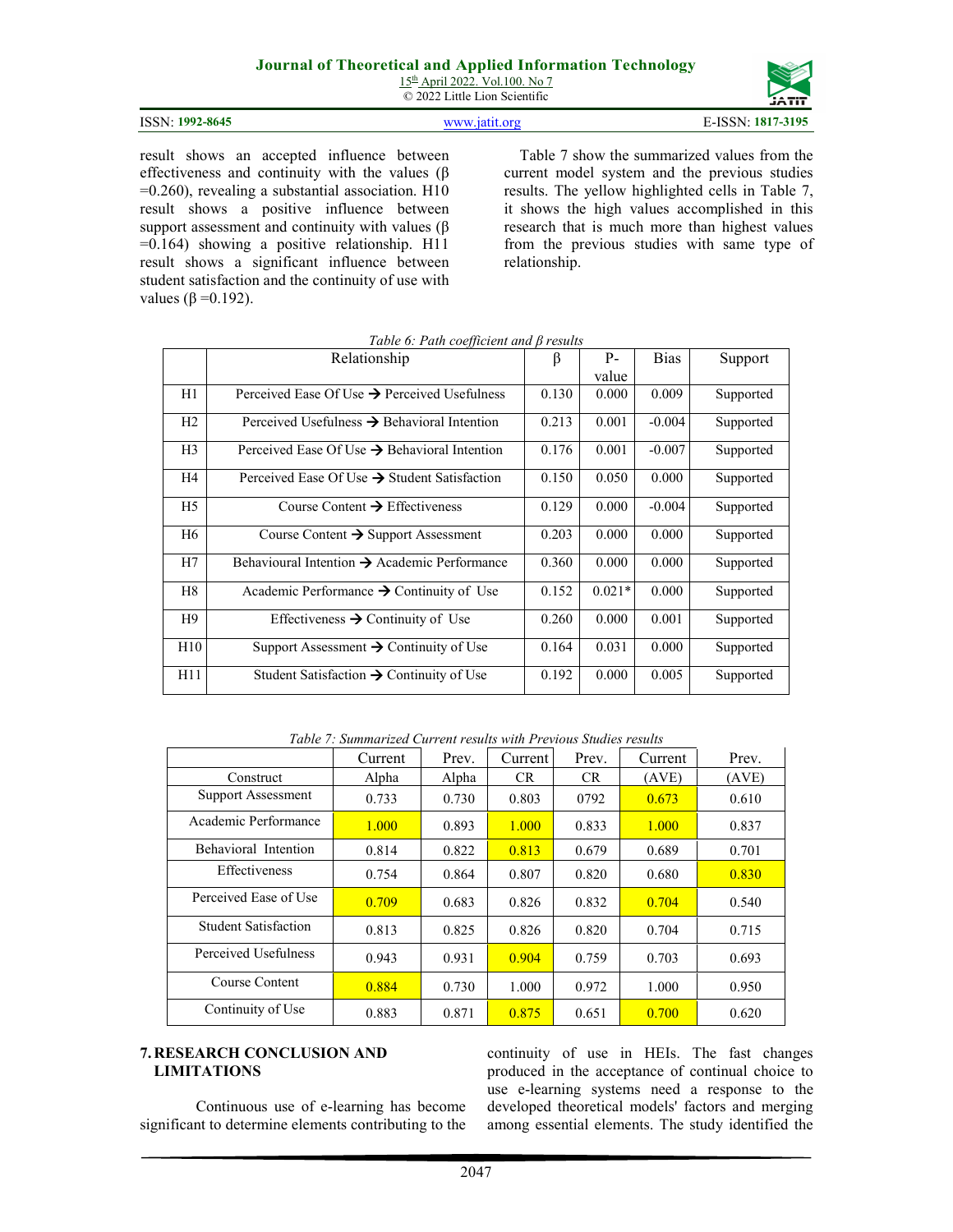| 15 <sup>th</sup> April 2022. Vol. 100. No 7 |
|---------------------------------------------|
| © 2022 Little Lion Scientific               |

| ISSN: 1992-8645 | www.1af1f.org | E-ISSN: 1817-3195 |
|-----------------|---------------|-------------------|

independent and dependent factors to develop the acceptance of contributing elements for e-learning system continuity. The study developed a model to construct the relationships among these factors for continuity of use e-learning systems. The aim is to determine the essential elements for e-learning system continuity of use. To accomplish this aim, the model constructed with 11 hypotheses. The validated results show a sufficient supporting to the 11 hypotheses given in the study.

This research has some limitations of the sample selection concerned in one college in Oman for the researcher advisory list. That's why maybe this model does not have the same significant supported factors in the other universities.

# **REFERENCES**

- [1] Tawafak RM, Romli AB, Arshah RB. Continued intention to use UCOM: Four factors for integrating with a technology acceptance model to moderate the satisfaction of learning. IEEE Access. 2018 Oct 29;6:66481-98.
- [2] Barak M, Levenberg A. Flexible thinking in learning: An individual differences measure for learning in technology-enhanced environments. Computers & Education. 2016 Aug 1;99:39-52.
- [3] Al-Rahmi AM, Shamsuddin A, Alturki U, Aldraiweesh A, Yusof FM, Al-Rahmi WM, Aljeraiwi AA. The influence of information system success and technology acceptance model on social media factors in education. Sustainability. 2021 Jan;13(14):7770.
- [4] Alfarsi G, Yusof AB, Tawafak RM, Malik SI, Mathew R, Ashfaque MW. Instructional Use of Virtual Reality in E-Learning Environments. In2020 IEEE International Conference on Advent Trends in Multidisciplinary Research and Innovation (ICATMRI) 2020 Dec 30 (pp. 1-5). IEEE.
- [5] Davis FD. Perceived usefulness, perceived ease of use, and user acceptance of information technology. MIS quarterly. 1989 Sep 1:319-40.
- [6] Fornell C, Larcker DF. Evaluating structural equation models with unobservable variables and measurement error. Journal of marketing research. 1981 Feb;18(1):39-50.
- [7] Ullah N, Mugahed Al-Rahmi W, Alzahrani AI, Alfarraj O, Alblehai FM. Blockchain Technology Adoption in Smart Learning Environments. Sustainability. 2021 Jan;13(4):1801.
- [8] Al-Rahmi WM, Yahaya N, Alamri MM, Alyoussef IY, Al-Rahmi AM, Kamin YB. Integrating innovation diffusion theory with technology acceptance model: Supporting students' attitude towards using a massive open online courses (MOOCs) systems. Interactive Learning Environments. 2019 Jun 20:1-3.
- [9] Huang L, Zhang J, Liu Y. Antecedents of student MOOC revisit intention: Moderation effect of course difficulty. International Journal of Information Management. 2017 Apr 1;37(2):84- 91.
- [10] Samsudeen SN, Mohamed R. University students' intention to use e-learning systems: A study of higher educational institutions in Sri Lanka. Interactive Technology and Smart Education. 2019 Sep 16.
- [11] Aboagye E, Yawson JA, Appiah KN. COVID-19 and E-learning: The challenges of students in tertiary institutions. Social Education Research. 2021:1-8.
- [12] Jabbar J, Malik SI, AlFarsi G, Tawafak RM. The Impact of WhatsApp on Employees in Higher Education. InRecent Advances in Intelligent Systems and Smart Applications 2021 (pp. 639-651). Springer, Cham.
- [13] Alyoussef IY. Massive open online course (MOOCs) acceptance: The role of tasktechnology fit (TTF) for higher education sustainability. Sustainability. 2021 Jan;13(13):7374.
- [14] Sayaf AM, Alamri MM, Alqahtani MA, Al-Rahmi WM. Information and communications technology used in higher education: An empirical study on digital learning as sustainability. Sustainability. 2021 Jan;13(13):7074.
- [15] Karnouskos S. Massive open online courses (MOOCs) as an enabler for competent employees and innovation in industry. Computers in Industry. 2017 Oct 1;91:1-0.
- [16] Abbas J, Alturki U, Habib M, Aldraiweesh A, Al-Rahmi WM. Factors affecting students in the selection of country for higher education: A comparative analysis of international students in Germany and the UK. Sustainability. 2021 Jan;13(18):10065.
- [17] Tawafak RM, Alfarsi G, Jabbar J. Innovative Smart Phone Learning System for Graphical Systems within COVID-19 Pandemic. Contemporary Educational Technology. 2021 May 2;13(3):ep306.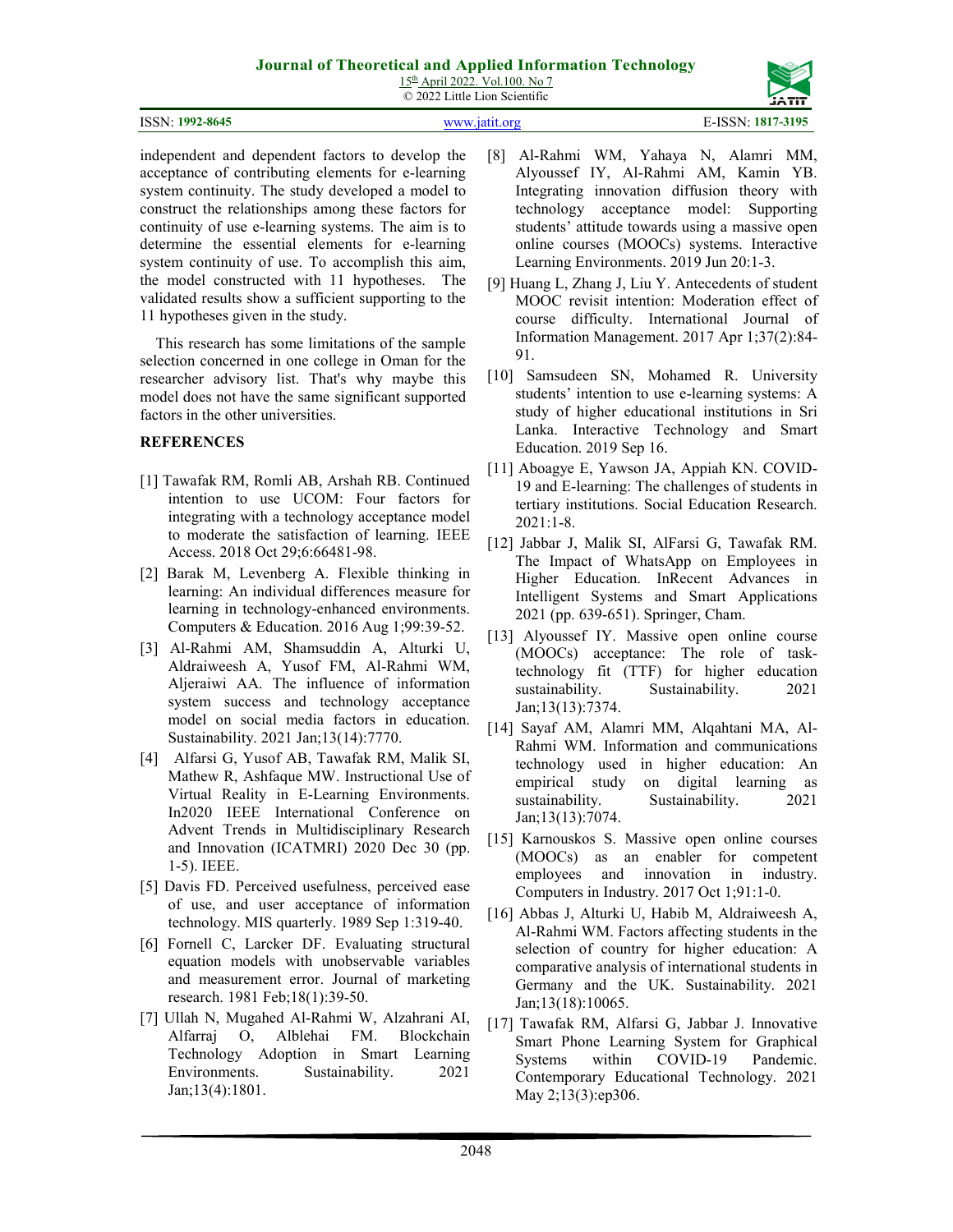| 15 <sup>th</sup> April 2022. Vol. 100. No 7 |
|---------------------------------------------|
| © 2022 Little Lion Scientific               |

ISSN: **1992-8645** www.jatit.org E-ISSN: **1817-3195**

- [18] Lin MH, Chen HG. A study of the effects of digital learning on learning motivation and learning outcome. Eurasia Journal of Mathematics, Science and Technology Education. 2017 Jun 15;13(7):3553-64.
- [19] Liu MH. Blending a class video blog to optimize student learning outcomes in higher education. The Internet and Higher Education. 2016 Jul 1;30:44-53.
- [20] MacDonald CJ, Stodel EJ, Farres LG, Breithaupt K, Gabriel MA. The demand-driven learning model: A framework for web-based learning. The Internet and Higher Education. 2001 Jan 1;4(1):9-30.
- [21] Yunusa AA, Umar IN. A scoping review of critical predictive factors (CPFs) of satisfaction and perceived learning outcomes in E-learning environments. Education and Information Technologies. 2021 Jan;26(1):1223-70.
- [22] Keržič D, Alex JK, Pamela Balbontín Alvarado R, Bezerra DD, Cheraghi M, Dobrowolska B, Fagbamigbe AF, Faris ME, França T, González-Fernández B, Gonzalez-Robledo LM. Academic student satisfaction and perceived performance in the e-learning environment during the COVID-19 pandemic: Evidence across ten countries. Plos one. 2021 Oct 20;16(10):e0258807.
- [23] Pinho C, Franco M, Mendes L. Application of innovation diffusion theory to the E-learning process: higher education context. Education and Information Technologies. 2021 Jan;26(1):421-40.
- [24] Oliver RL. A cognitive model of the antecedents and consequences of satisfaction decisions. Journal of marketing research. 1980 Nov;17(4):460-9.
- [25] Daultani Y, Goswami M, Kumar A, Pratap S. Perceived outcomes of e-learning: identifying key attributes affecting user satisfaction in higher education institutes. Measuring Business Excellence. 2021 Feb 11.
- [26] Alyoussef IY, Alamri MM, Al-Rahmi WM. Social media use (SMU) for teaching and learning in Saudi Arabia. Int. J. Recent Technol. Eng.(IJRTE). 2019;8:942-6.
- [27] Tawafak RM, Romli AB, bin Abdullah Arshah R, Almaroof RA. Assessing the impact of technology learning and assessment method on academic performance. EURASIA Journal of Mathematics, Science and Technology Education. 2018 Mar 21;14(6):2241-54.
- [28] Tawafak R, Malik S, Mathew R, Ashfaque M, Jabbar J, AlNuaimi M, ElDow A, Alfarsi G. A Combined Model for Continuous Intention to Use E-Learning System.
- [29] Anthony Jr B, Majid MA, Romli A. A collaborative agent based green IS practice assessment tool for environmental sustainability attainment in enterprise data centers. Journal of Enterprise Information Management. 2018 Sep 10.
- [30] Tawafak RM, Mohammed MN, Arshah RB, Romli A. Review on the effect of student learning outcome and teaching Technology in Omani's higher education Institution's academic accreditation process. InProceedings of the 2018 7th International Conference on Software and Computer Applications 2018 Feb 8 (pp. 243-247).
- [31] Amin I, Yousaf A, Walia S, Bashir M. What shapes E-Learning effectiveness among tourism education students? An empirical assessment during COVID19. Journal of Hospitality, Leisure, Sport & Tourism Education. 2021 Sep 11:100337.
- [32] Encarnacion RF, Galang AA, Hallar BJ. The impact and effectiveness of e-learning on teaching and learning. Online Submission. 2021;5(1):383-97.
- [33] Rajabalee YB, Santally MI. Learner satisfaction, engagement and performances in an online module: Implications for institutional e-learning policy. Education and Information Technologies. 2021 May;26(3):2623-56.
- [34] Bouchrika I, Harrati N, Wanick V, Wills G. Exploring the impact of gamification on student engagement and involvement with e-learning systems. Interactive Learning Environments. 2021 Nov 17;29(8):1244-57.
- [35] Weerathunga PR, Samarathunga WH, Rathnayake HN, Agampodi SB, Nurunnabi M, Madhunimasha MM. The COVID-19 Pandemic and the Acceptance of E-Learning among University Students: The Role of Precipitating Events. Education Sciences. 2021 Aug;11(8):436.
- [36] Al-Rahmi AM, Al-Rahmi WM, Alturki U, Aldraiweesh A, Almutairy S, Al-Adwan AS. Exploring the factors affecting mobile learning for sustainability in higher education. Sustainability. 2021 Jan;13(14):7893.
- [37] Jin YQ, Lin CL, Zhao Q, Yu SW, Su YS. A Study on Traditional Teaching Method Transferring to E-Learning Under the Covid-19